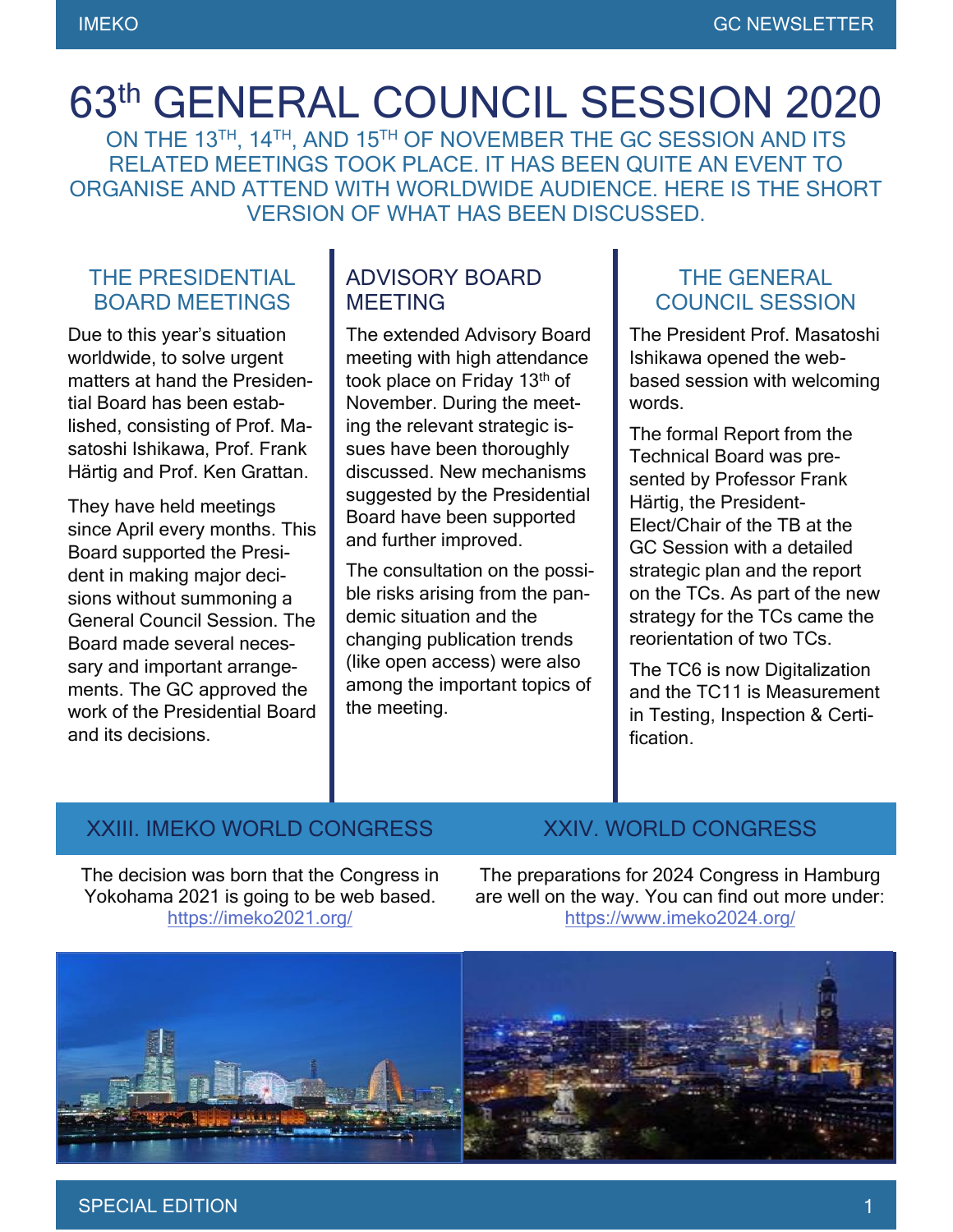#### THE NEW TC6 DIGITALIZATION

Dr. Sascha Eichstädt "PTB Scientist and Digitalization Evangelist" (ref. LinkedIn) gave a presentation after briefly introducing himself on trends of digitalization. During the thorough discussions various Technical Committees expressed their interest in a co-operation with the newly established TC. Dr. Sascha Eichstädt has been elected as Chair to the new TC6

#### THE NEW TC11 MEASUREMENT IN TESTING, INSPECTION & **CERTIFICATION**

Dr. Álvaro Silva Ribeiro President of RELACRE and EUROLAB presented the background, objectives and goals of this newly forming TC. He has been elected as new Chair to TC11



#### CONGRATULATIONS TO THEM AND ALSO TO THE NEWLY ELECTED TC OFFICERS!

- **Prof Piotr Bilski Scientific Secretary TC10**
- Dr. Lorenzo Ciani Vice Chairperson (previously Scientific Secretary) TC10
- Dr. Adam Gaska Scientific Secretary TC14
- Mr. Joris van Loco Chairperson to TC23
- Mr Nives Ogrinc Vice Chairperson TC23
- Mrs. Maria Fernandes-Whiley Scientific Secretary TC23

The Technical Committees welcomed all together 14 new members. Thank you for joining IMEKO!

CONFERENCES DUE TO BE HELD IN 2020 POSTPONED, COULD EXEPTIONALLY BE HELD UP TILL MARCH 2021!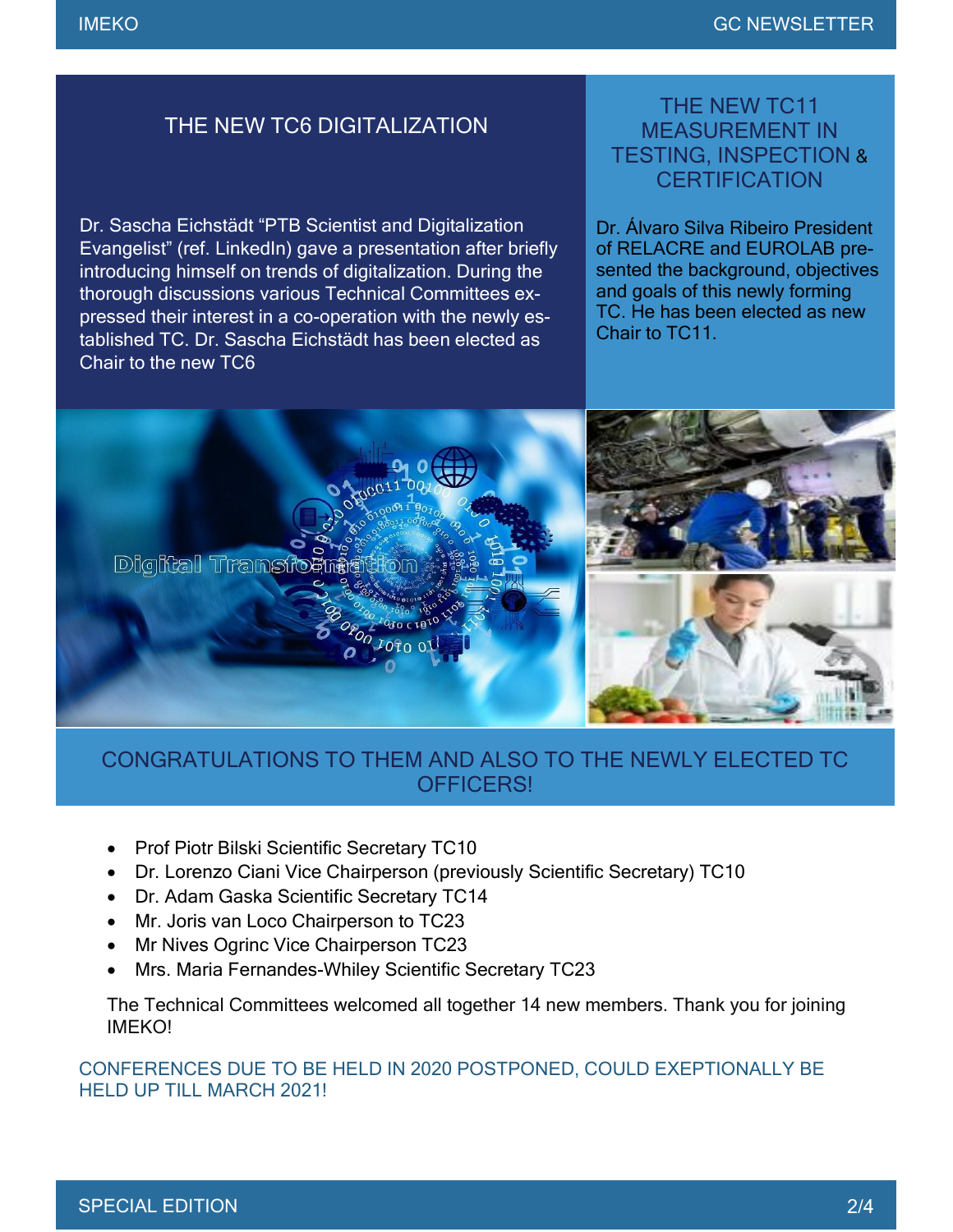#### **JOURNALS**

#### MEASUREMENT **JOURNAL**

Recent years saw a substantial rise in the number of submitted articles in Measurement. The Impact Factor and CiteScore of Measurement both rose this year, reaching their highest levels yet: Impact Factor: 3.364 (previous year was 2.791), CiteScore: 5.50 (previous year was 4.90). Measurement is now ranked 22/91 in Clarivate's 'Engineering, Multidisciplinary' category and 13/64 in 'Instruments & Instrumentation'. The latest CiteScore Tracker (updated monthly) can be viewed here: [https://www.sco](https://www.scopus.com/sourceid/15424)[pus.com/sourceid/15424.](https://www.scopus.com/sourceid/15424)

#### MEASUREMENT **SENSORS**

This journal is an open-access journal whose field-of-interest was defined not to overlap with the existing Measurement journal scope. Professor Ken Grattan of City University, London is the journal Editor-in-Chief. The journal is fully Gold open access. A software mechanism between the two titles is in operation, allowing authors to quickly transfer their papers from Measurement to the new journal in case of outof-scope decisions by the Editors. Refer to the EiC report for further details.

#### ACTA IMEKO

The online journals reputation is increasing.

Acta IMEKO has been indexed by the Polish Ministry of Science and Higher Education. MSHE on the list of scientific journals recommended for authors to publish their articles.

Since the last GC meeting in September 2019 the journal has published another four issues. ACTA IMEKO would welcome more TCs in organizing or sponsoring special sections or issues.

[http://acta.imeko.org](http://acta.imeko.org/)



#### INFORMATION OFFICERS REPORT

By now (October 2020) on IMEKOs website there are 548 (last report: 517) events in the database.

The number of contacts increased from 1041 to 1077. There are now 8218 (7479) papers in our proceedings database. Unfortunately, not all TCs provided their conference proceedings for the IMEKO repository. It would be nice if more would do.

 $\overline{\phantom{a}}$